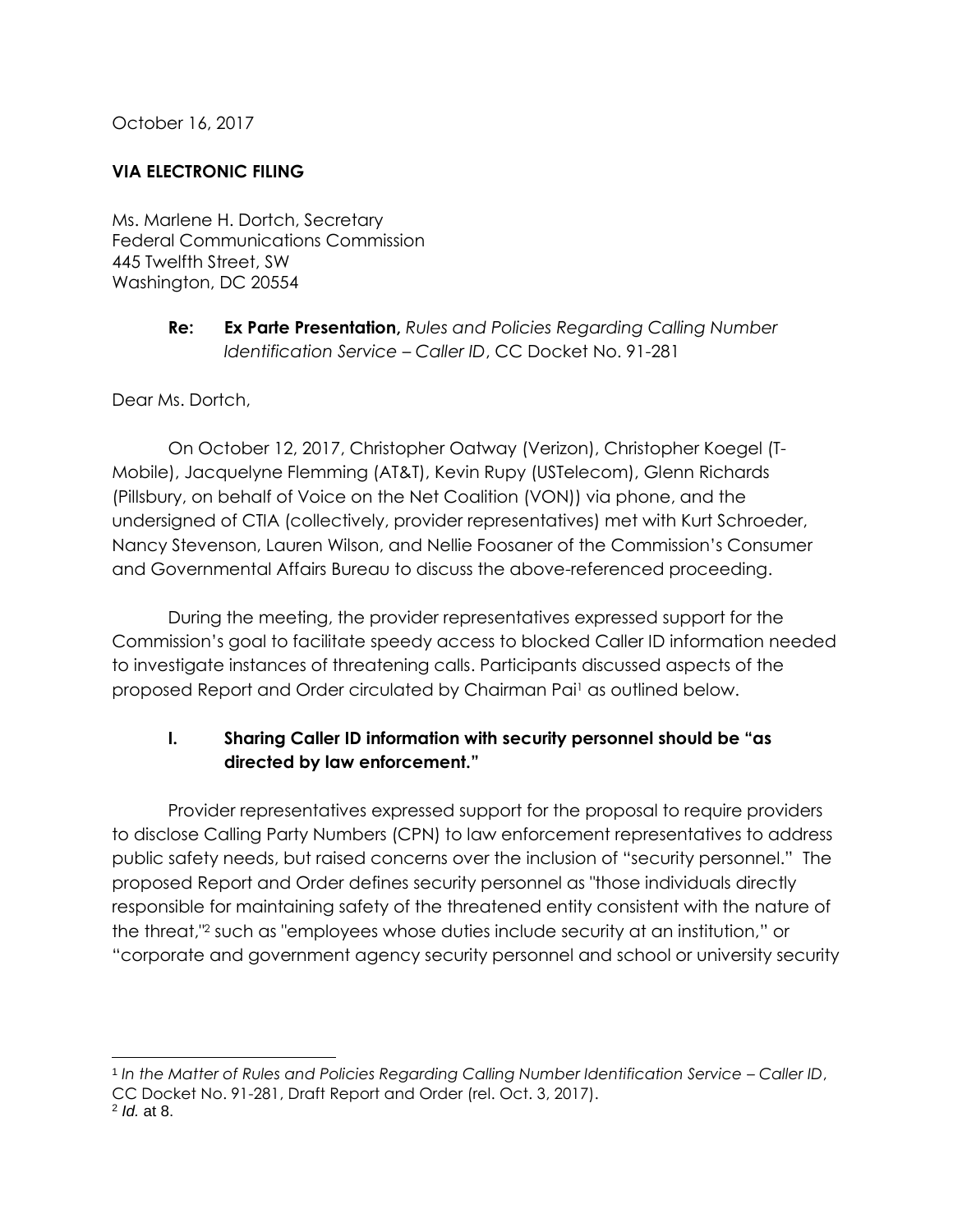staff acting within the scope of their duties."<sup>3</sup> We discussed specific examples, such as the issue that arose in the NASA Waiver,<sup>4</sup> or in instances of campus security.

However, the provider representatives expressed concern that, as drafted, the Report and Order may require providers to assess which persons appropriately qualify as "security personnel," a determination best made by law enforcement. The provider representatives expressed concern that there may be many other individuals who claim to be security personnel that providers will not be in a position to validate. It is actual law enforcement that has the necessary tools to assess who qualifies as security personnel.

For these reasons, the provider representatives recommended that Caller ID information only be provided to law enforcement, who can then determine what "security personnel" may be appropriate recipients of the information. Alternatively, if the Commission perceives a need for carriers to provide information to security personnel, the rules should make clear that the information should be provided "**as directed by law enforcement**."<sup>5</sup> This would ensure that law enforcement appropriately makes the determination of which entities sufficiently qualify as security personnel, while enabling providers to provide information that may be useful for public safety purposes.

## **II. Requests for Caller ID information should be made by law enforcement.**

We expressed support for efforts to incorporate recommendations to require law enforcement involvement in the request, but raised concern with the ambiguity of the phrase "in conjunction with law enforcement." The draft Report and Order requires that requests for blocked Caller ID information associated with a threatening call "be made by the recipient of the threatening call in conjunction with law enforcement or by law enforcement on behalf of the threatened party."<sup>6</sup> This language creates ambiguity as to what level of involvement law enforcement must take in making these requests. This ambiguity, coupled with the potential requirement to share with additional security personnel, is concerning.

l

<sup>3</sup> *Id.* at 8, n. 59.

<sup>4</sup> *Rules and Policies Regarding Calling Number Identification Service – Caller ID; Petition of National Aeronautics and Space Administration for Waiver of Federal Communications Commission Regulations at 47 CFR. § 64.1601(b*), CC Docket No. 91-281, Order, 27 FCC Rcd 5704 (CGB 2012) (NASA Waiver).

<sup>5</sup> So subpart (f) of Section 64.1601 would read: "…the carrier will provide any CPN of the calling party to security personnel, if any, for the called party and to law enforcement, **and to security personnel for the called party as directed by law enforcement,** for the purpose of identifying the party responsible for the threatening call." 6 *Id.* at 8.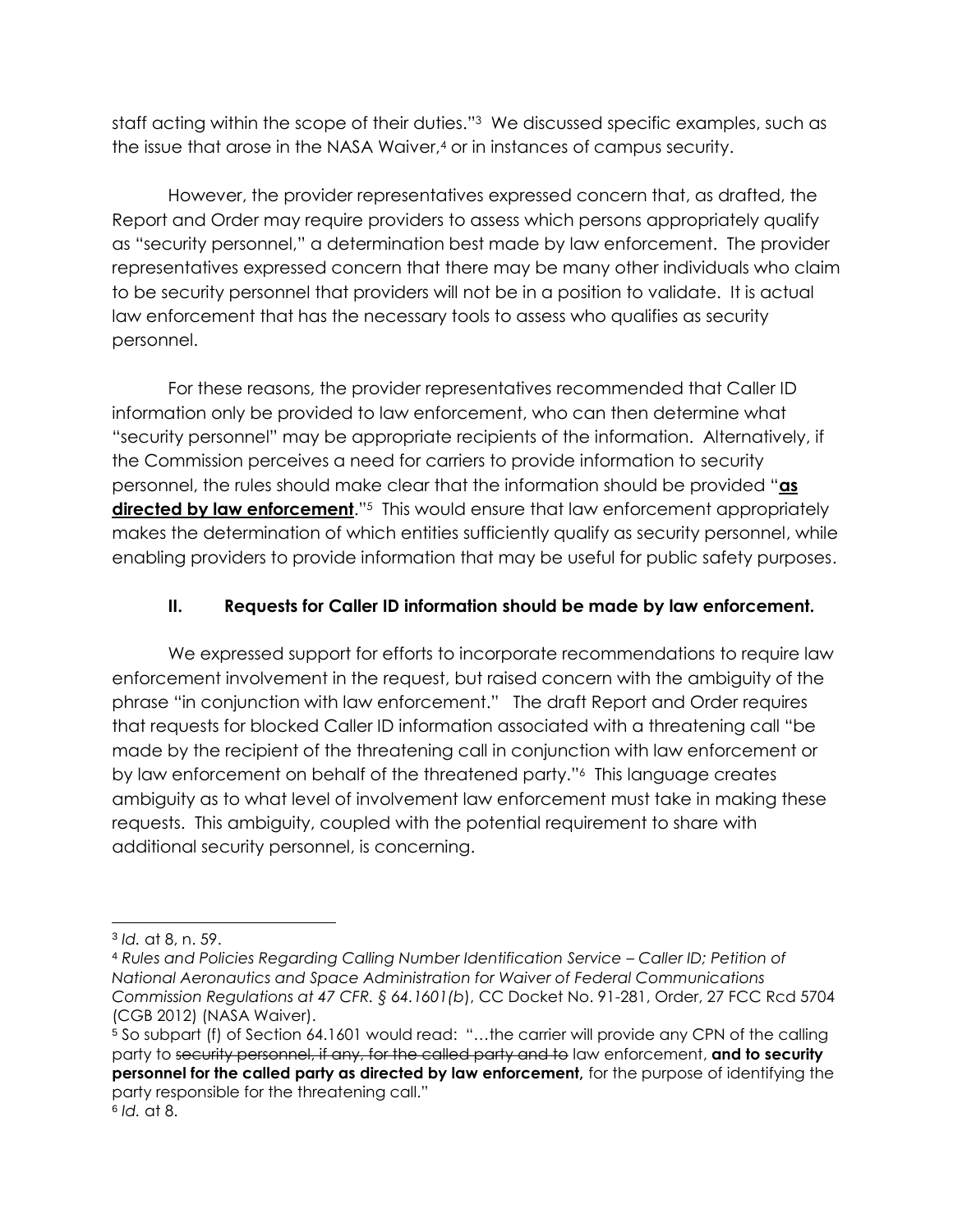We recommended **eliminating the phrase "in conjunction with" from subpart (f)**  of Section 64.1601, or alternatively, clarifying what is meant by "in conjunction with" law enforcement.

## III. **Requirements for use of secure communications may preclude rapid transmission of data.**

Finally, we shared our concerns with the condition that all "transmission of restricted CPN information to and from law enforcement agencies and security personnel must occur only through secure communications." <sup>7</sup> While we appreciate the Commission incorporating recommendations to include restrictions and protections on the use of this information, we expressed our concern that the requirement to use secure communications may be impractical under the circumstances and could preclude the rapid transmission of this information to law enforcement by phone, as is frequently done in these emergency situations. Provider representatives discussed the processes already in place to authenticate callers and secure the information.

Given that providers already have rigorous processes in place to ensure the secure transmission of this information to law enforcement, that are specifically tailored to each situation and communication method used, we propose changing subpart (g)(4) of Section 64.1601 to read: "**(4) carriers transmitting restricted CPN information must take reasonable measures to ensure the security of such communications.**"This revision will ensure the security of the transmissions, without unnecessarily delaying transmission or disturbing existing processes that are highly effective.

Pursuant to Section 1.1206 of the Commission's rules, a copy of this letter is being filed in ECFS and provided to the Commission participants. Please do not hesitate to contact the undersigned with any questions.

Sincerely,

*/s/ Melanie K. Tiano* 

Melanie K. Tiano Director, Cybersecurity and Privacy **CTIA** 

Matthew Gerst Assistant Vice President, Regulatory Affairs **CTIA**